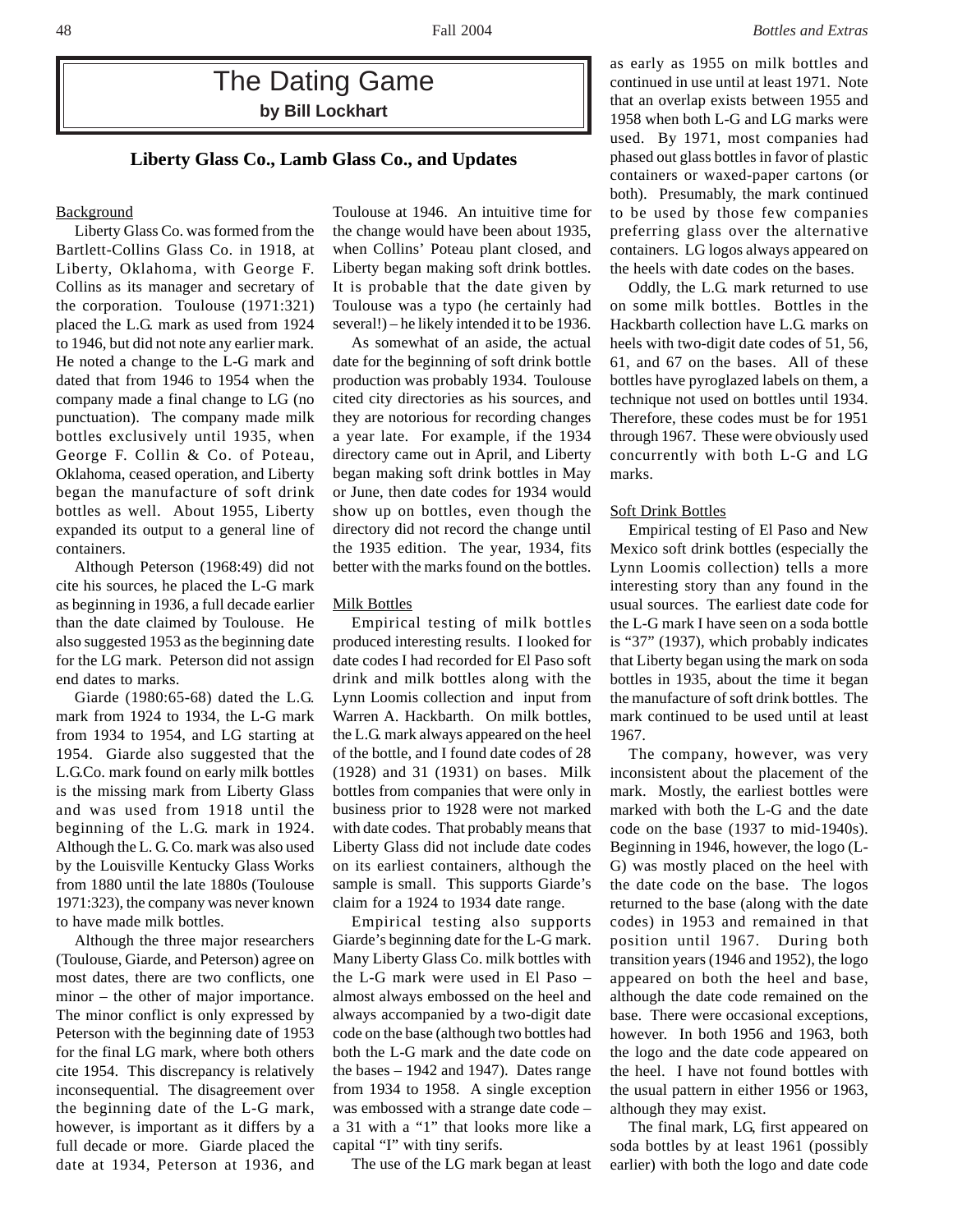on the base as had been common with the L-G mark. Note that this means an overlap period between 1961 and 1967 when both L-G and LG were used. Sometime between 1972 and 1977, the date code migrated to the heel of the bottle, while the logo remained on the base. The marks remained in that position throughout the 1970s, although I cannot confirm the placement after the late 1970s.

#### Coca-Cola Bottles

Because the Coca-Cola company demanded that their bottles be marked in a specific way, Coke bottles are a special case. The well-known, hobble-skirt bottles are distinguished by different patent markings in the central labeling area of the bottles. According to Kendall (1978:7) and Pollard (1993:45), these may be broken down into roughly four types prior to the addition of Applied Color Labels (ACL) in 1963: 1) BOTTLE PAT'D NOV 16, 1915 (1917-1930); 2) BOTTLE PAT'D DEC. 25, 1923 (1926- 1938); 3) BOTTLE PAT. D105529 (1938- 1951; and 4) IN U. S. PATENT OFFICE (1951-1963).

At this point, I have only seen L-G marks on two different types of Coke bottles: the D 105529 and IN U. S. PATENT OFFICE variations. The D bottles have L-G embossed on the skirts (i.e. about halfway between the heels and the labeling areas), although I have only seen this on 1951 bottles. It is possible, however, that Liberty made Coke bottles earlier. According to Porter (1999:7), as well as my personal observations, manufacturer's marks on Coke bottles were placed on the skirt until 1951 when they were moved to the base. Marks may be found in both locations in 1951. The L-G mark was on the base of IN U. S. PATENT OFFICE bottles by 1952 and continued until at least 1962. Hopefully, readers will write in and extend the dates for the D 105529 bottles.

## **Conclusion**

The L. G. mark was probably used by Liberty Glass from about 1924 until about 1935 when soft drink bottles were added to the factory's inventory. Based on existing literature, the company probably did not mark its earliest bottles (1918- 1924). The L.G.Co. mark was probably used by Lamb Glass Co. instead of Liberty (see Lamb Glass Co. below). Date codes began to appear on bottles with the L.G. mark in 1928 and continued until about 1934. The L-G mark began use in 1934 and continued to be used until at least 1958, four years longer than any of the established references claim. LG on milk bottles was used at least as early as 1955 and as late as 1971.

The L-G mark on soft drink bottles was likely used between 1935 and 1967, although the positioning of the mark changed from the base to the heel and back again during that time (including its appearance on both heel and base during the two transition years of 1946 and 1952). The final mark, LG, appeared at least by 1961 and was used until at least the late 1970s. Both marks were used during the 1961-1967 period.



Rex M. Lamb and associates formed the Lamb Glass Co., a corporation, in July 1921 at Mt. Vernon, Ohio. From the beginning, Lamb produced machinemade containers and specialized in milk bottles. Lamb merged with the Dorsey Corp., owners of Chattanooga Glass Co. in 1964 but continued to mark its bottles with the distinctive L52 logo. In 1955, the company began the manufacture of wide-mouth food bottles and packers due to the adoption of waxed paper and plastic containers (and discontinuance of glass bottles) by an increasing proportion of dairies. By 1971, the company began using the © (Circle C), the symbol of

**Table 1: Liberty Glass Co. - Marks, Location and Dates**

| <b>Mark</b> | <b>Mark Location</b> | <b>Date Location</b> | <b>Bottle Type</b> | <b>Date Range</b> |
|-------------|----------------------|----------------------|--------------------|-------------------|
| <b>LGCo</b> | Heel                 | None                 | Milk               | 1918-1924*        |
| L.G.        | Heel                 | None                 | Milk               | 1924-1927         |
| L.G.        | Heel                 | <b>Base</b>          | Milk               | 1928-1934         |
| $L-G$       | Heel**               | <b>Base</b>          | Milk               | 1934-1958         |
| L.G.t       | Heel                 | <b>Base</b>          | Milk               | 1951-1967         |
| LG          | Heel                 | <b>Base</b>          | Milk               | 1955-1971         |
| $L-G$       | Base                 | <b>Base</b>          | Soda               | 1935-1945         |
| $L-G$       | Base and Heel        | <b>Base</b>          | Soda               | 1946              |
| $L-G$       | Heel                 | <b>Base</b>          | Soda               | 1947-1951         |
| $L-G$       | Base and Heel        | <b>Base</b>          | Soda               | 1952              |
| $L-G$       | Base                 | <b>Base</b>          | Soda               | 1953-1967         |
| LG          | Base                 | <b>Base</b>          | Soda               | 1961-1972 ††      |
| LG          | Base                 | Heel                 | Soda               | 1977 † † - 1978   |

\* Giarde (1980:67) suggested "probably 1920s" and attributed the mark to Liberty. Hackbarth noted that this mark fits better with the patterns used by Lamb Glass Co. As such, it was probably used beginning in 1921, possibly throughout the 1920s.

\*\* Some exceptions are known with L-G and the date code embossed on the base (at least 1942-1947).

†† There is a gap in our data from 1973 to 1976. The actual year when the date code migrated to the heel is currently unknown.

<sup>†</sup> After being discontinued in 1934, this mark was used again concurrently with the L-G and LG marks.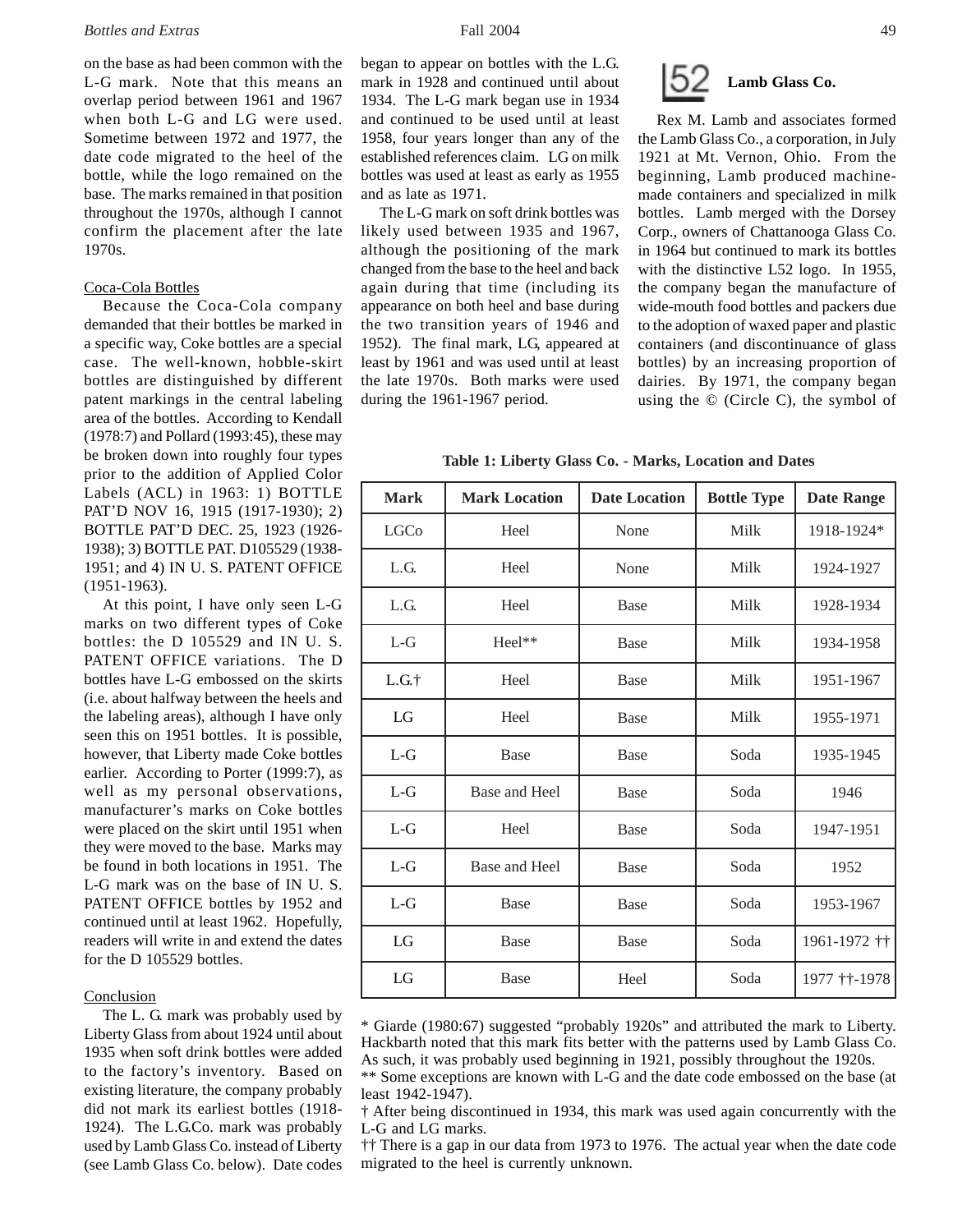Chattanooga Glass (Toulouse 1971:317- 318). Unfortunately, the company never embossed date codes on its bottles.

In a personal communication, Warren A. Hackbarth disagreed with Giarde's interpretation that the L.G.Co. mark was used by Liberty Glass Co. Hackbarth noted that on all of his bottles that bore the L.G.Co logo, the mark was followed by the number 52. Toulouse (1971:317) noted two marks for the Lamb Glass Co.,  $L_{52}$  (with a subscript 52) used "Since 1921" and LAMB from "1855 [certainly a typo for 1955] to 1964." Giarde (1980) added two other marks – L52 and L -52 – and dated both "FROM 1921." L.G.Co.52 fits better with the other Lamb Glass Co. configurations than with the Liberty Glass Co. formats. It should be noted, however, that collectors in the Lockport, New York, area attribute the L.G.Co. mark to the Lockport Glass Co. of that city.

It seems likely that L.G.Co.52 was the earliest mark used by Lamb. I have not personally seen either the  $L_{52}$  or L-52 marks. Maybe our readers can supply more information on these. On bottles I have seen, the L52 marks have a large "L" (no serifs) with 52 "tucked" inside the "corner" (see drawing). All of these marks that I have seen fit into a datable context from 1941 to the early 1950s (based on bottle use by El Paso and Southern New Mexico dairies). It is possible that the L.G.Co.52 mark was used in the 1920s, the  $L_{52}$  and/or L-52 marks used in the 1930s, and the L52 (with 52 "tucked" into the "L") used from 1940 on. Once again, maybe our readers can help with assigning dates to some of these other Lamb marks.

## Acknowledgements

I especially want to thank Lynn Loomis for letting me spend three days photographing and recording information from his remarkable collection. Special gratitude also goes to Warren A. Hackbarth for looking through his collection and sending me much-needed milk bottle information. As always, thanks to my fellow researchers, Mike Miller, Bill Lindsey, Carol Serr, and David Whitten for looking over my work and offering suggestions.

### **Update - Keystone Marks**

Everything ever printed about manufacturer's marks is only our latest knowledge about the subject. Because of this, my research is ongoing. Therefore, I would like to present additions to my earlier discussion about the Knox Glass Bottle Co. and their keystone marks (see my article in the winter 2004 issue of *Bottles and Extras*). Upon reading the article, Robert Wagner called me from Mississippi to report a bottle he had found with unusual markings. The base was embossed with the K-in-a-keystone mark typical of Knox but it also had a J-in-acircle mark beside the keystone. The bottle was from the Hazelhurst Bottling Works, and Robert figured it had been used around 1936 to 1938 or earlier.

I contacted Jack Underwood who suggested that the initial molds used by the Jackson, Mississippi, plant were probably sent down from the main Knox plant with the K-in-a-keystone mark already on them. Engravers at the Jackson branch probably added the J-in-a-Circle mark to distinguish their new plant. It is also likely that new baseplates with J-ina-keystone were substituted for those from the main plant as soon as possible, so the J-in-a-Circle mark combined with the K-in-a-keystone mark was probably only used during the first year, 1932.

A bit later, I visited Lynn Loomis to photograph his extensive collection of New Mexico bottles. In his collection, I discovered a total of four soda bottles with D-in-a-keystone marks on their bases. Both the "D" and the keystone were a bit more crude than those on most Knox bottles, and the "D" bottles lacked the typical three-part code used by Knox. Again I asked Jack Underwood, and he said that the bottles were probably made by the Denver plant and sent me a photocopy of a page from an undated issue if the Knox News, a paper circulated within the Knox group. The plant was apparently opened on April 1, 1946. According to Toulouse (1971:298), Knox closed the plant in 1951. Bottles in the Loomis collection were estimated to date in the mid-1940s to mid-1950s range, so the period the plant was open coincides with the approximate use date.

Another inference on Knox also comes from the Loomis collection. Some bottles with the J-in-a-keystone mark appear to have a date code to the right of the manufacturer's mark during the 1950s (such as A53 and A57). In at least two cases, these bear the A57 code, and the bottles (Mission Dry blue label) probably date from the mid-1950s to at least the

late 1960s (see Bates 1992:M-9). This indicates that the Jackson plant, and possibly the Palestine plant (both controlled by the Southern Underwoods), continued to use the individual plant mark until at least the late 1950s. It was previously thought that all the plants converted to the use of the generic K-ina-keystone mark about 1952.

I recently ran across a great article in the "Granny Kath's Kitchen" column (*Antique Glass & Bottle Collector*) from October 1998 about Knox marks on fruit jars. Vivian Kath showed photos and gave descriptions of three quart variations, one pint, one half-pint, and two half-gallon variations of fruit jars with the K-in-akeystone mark used by Knox. In all of these cases, the Knox manufacturer's mark was embossed on the center body of the jar. Kath also showed two other variations, one with an upwardly-slanted Knox in a circle and one with an upwardly-slanted script Knox. She also included photos and descriptions of lids marked with Knox or the logo.

Of greatest interest to me was the TEXAS MASON embossed with an outline of the State of Texas and MADE IN TEXAS BY TEXANS embossed on the base. This jar was made by the Knox plant at Palestine, Texas, from mid-1948 to mid-1949. The pint and quart jars were created as part of a promotion by the State of Texas during those years. A few twopiece metal closures "lettered TEXAS MASON in red above a red outline" were specially made to accompany the jars, although most of the jars were packed without tops. Although the Palestine plant made other fruit jars, it apparently always used the K-in-a-keystone mark on them rather than the T in a keystone used on soft drink bottles (Kath 1998).

In another column of Granny Kath's Kitchen (October 1996), she noted the keystone mark with no letters inside that was used by the Mason Fruit Jar Co. of Philadelphia, Pennsylvania. Like other jar embossings, the mark appeared on the side of the jar instead of the base. She also stated that a keystone-in-a-circle mark was embossed on other fruit jars. She speculated that the circle marks also may have been used by the Mason Fruit Jar Co. but admitted that the identification was not certain.

Knox also had a brief international connection. The Canadian Knox Glass Co., Ltd., received its federal charter on